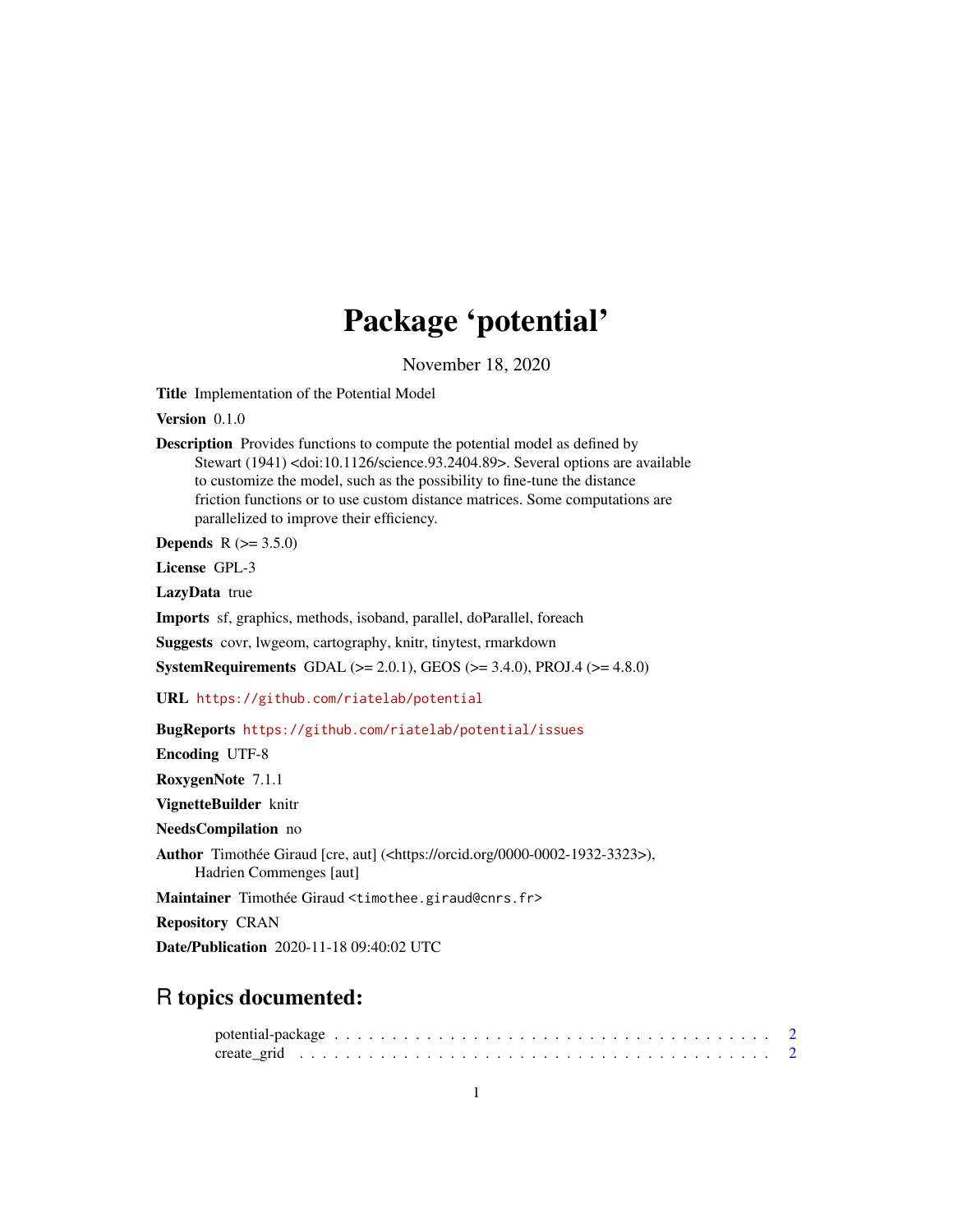# <span id="page-1-0"></span>2 create\_grid

| Index |  |
|-------|--|
|       |  |
|       |  |
|       |  |
|       |  |
|       |  |
|       |  |
|       |  |

potential-package *Implementation of the Potential Model*

## Description

This package provides functions to compute the potential model as defined by Stewart (1941) <doi:10.1126/science.93.2404.89>. Several options are available to customize the model, such as the possibility to fine-tune the distance friction functions or to use custom distance matrices. Some computations are parallelized to improve their efficiency.

create\_grid *Create a Regularly Spaced Points Grid*

#### Description

This function creates a regular grid of points from the extent of a given spatial object and a given resolution.

# Usage

create\_grid(x, res)

### Arguments

|     | an sf object, the spatial extent of this object is used to create the regular grid. |
|-----|-------------------------------------------------------------------------------------|
| res | resolution of the grid (in map units).                                              |

# Value

The output of the function is an sf object of regularly spaced points with the extent of x.

```
library(sf)
g \leftarrow \text{create\_grid}(x = n3\_poly, \text{res} = 200000)plot(st_geometry(g))
plot(st_geometry(n3_poly), border = "red", add = TRUE)
```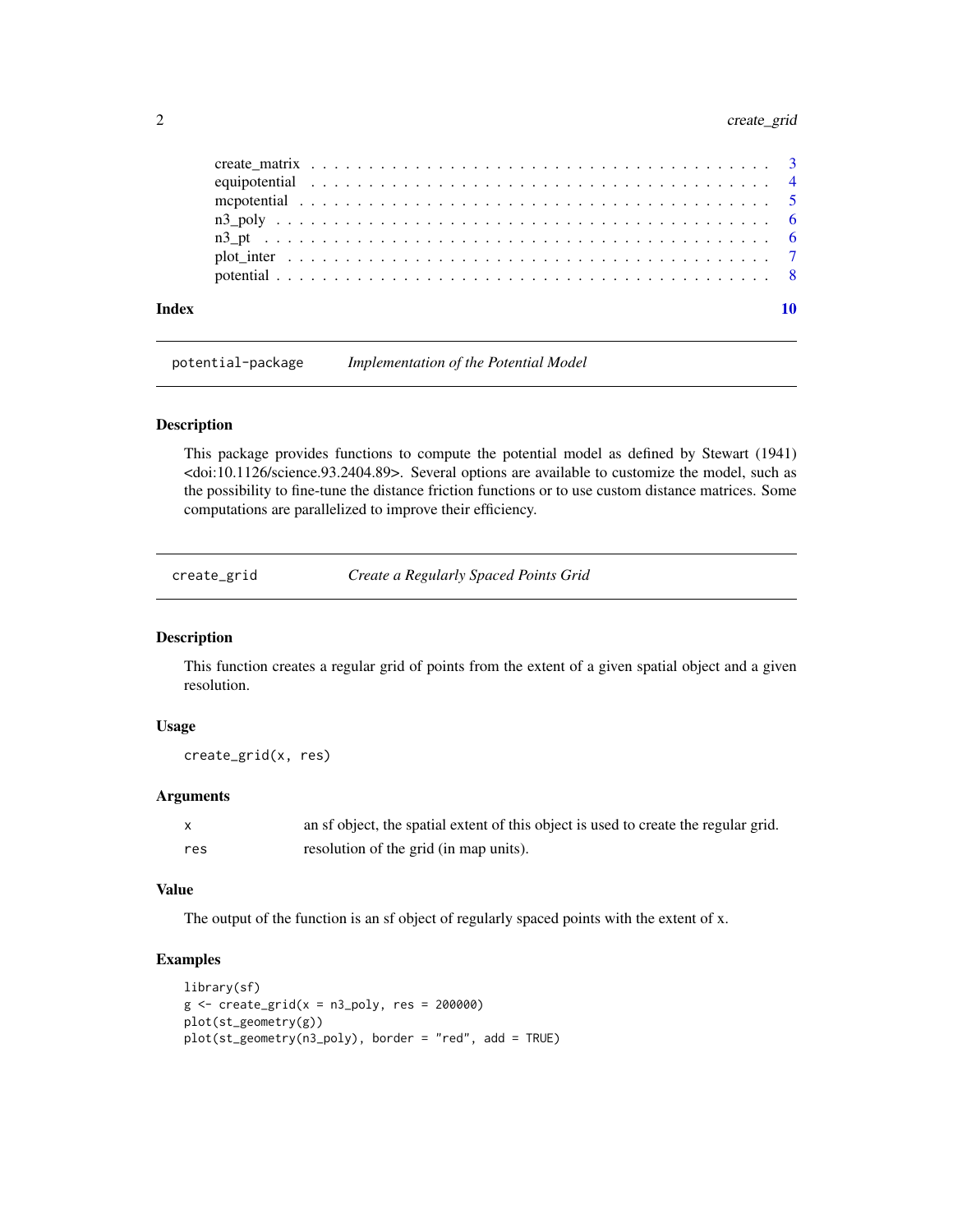<span id="page-2-0"></span>

This function creates a distance matrix between two spatial objects.

# Usage

```
create_matrix(x, y, checksize = TRUE, longlat = TRUE)
```
#### Arguments

| $\mathsf{x}$ | an sf object (POINT), rows of the distance matrix, row names are used as row<br>names of the matrix.       |
|--------------|------------------------------------------------------------------------------------------------------------|
| y            | an sf object (POINT), columns of the distance matrix, row names are used as<br>column names of the matrix. |
| checksize    | if FALSE, bypass the distance matrix size control (see Details).                                           |
| longlat      | if FALSE, the Euclidean distance is used, if TRUE Great Circle (WGS84 ellip-<br>soid) distance is used.    |

# Details

The function returns a full matrix of distances in meters. If the matrix to compute is too large (more than 100,000,000 cells, more than 10,000,000 origins or more than 10,000,000 destinations) the function may sends a message to warn users about the amount of RAM mobilized.

# Value

A distance matrix, row names are x row names, column names are y row names.

```
g \leftarrow \text{create\_grid}(x = n3\_poly, \text{res} = 200000)mat \leq create_matrix(x = n3_pt, y = g)
mat[1:5, 1:5]
```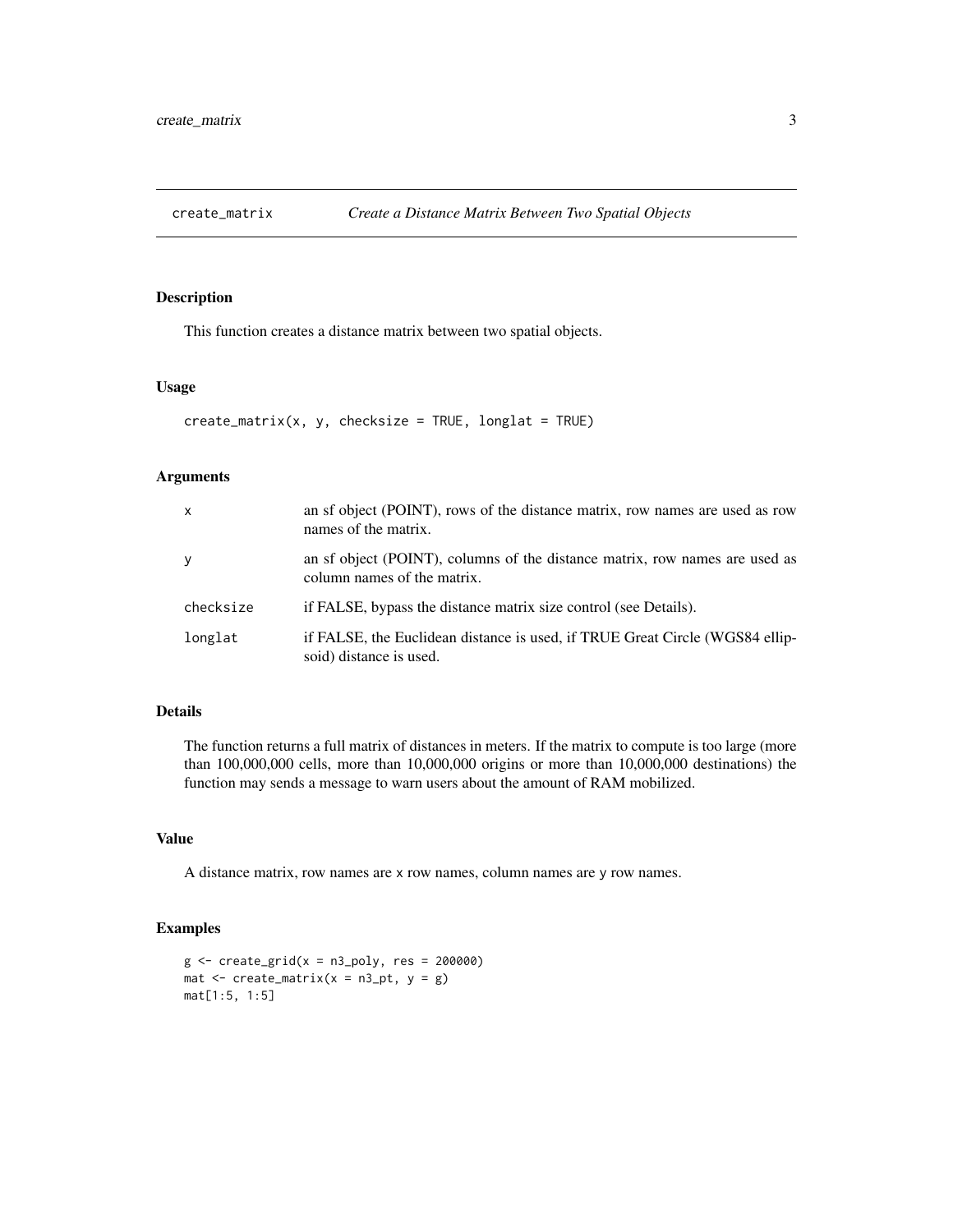<span id="page-3-0"></span>

This function creates polygons of equipotential from a regular grid of potential points.

#### Usage

equipotential(x, var, nclass = 8, breaks, mask, buffer, xcoords, ycoords)

#### Arguments

| an sf object of regularly spaced points. It must contain "X", "Y" and "OUTPUT"<br>fields.                                                   |
|---------------------------------------------------------------------------------------------------------------------------------------------|
| name of the OUTPUT field in x.                                                                                                              |
| a number of class.                                                                                                                          |
| a vector of break values.                                                                                                                   |
| an sf object of polygons or multipolygons. /codemask is used to clip polygons<br>of contours equipotential.                                 |
| if set, a buffer is internaly added to the mask in order to reach more precisely<br>the number of breaks. The buffer is defined in x units. |
| name of the X coordinates field in x, not needed if x is constructed with cre-<br>ate grid.                                                 |
| name of the Y coordinates field in x, not needed if x is constructed with cre-<br>ate grid.                                                 |
|                                                                                                                                             |

# Value

The output is an sf object (POLYGONS). The data frame contains four fields: id (id of each polygon), min and max (minimum and maximum breaks of the polygon) and center (central values of classes).

```
library(sf)
y \le - create_grid(x = n3_poly, res = 200000)
d <- create_matrix(n3_pt, y)
pot <- potential(
  x = n3 pt, y = y, d = d, var = "POP19",fun = "e", span = 200000, beta = 2)
y$OUTPUT <- pot
equipot \leq equipotential(y, var = "OUTPUT", mask = n3_poly)
plot(equipot["center"], pal = hcl.colors(nrow(equipot), "cividis"))
```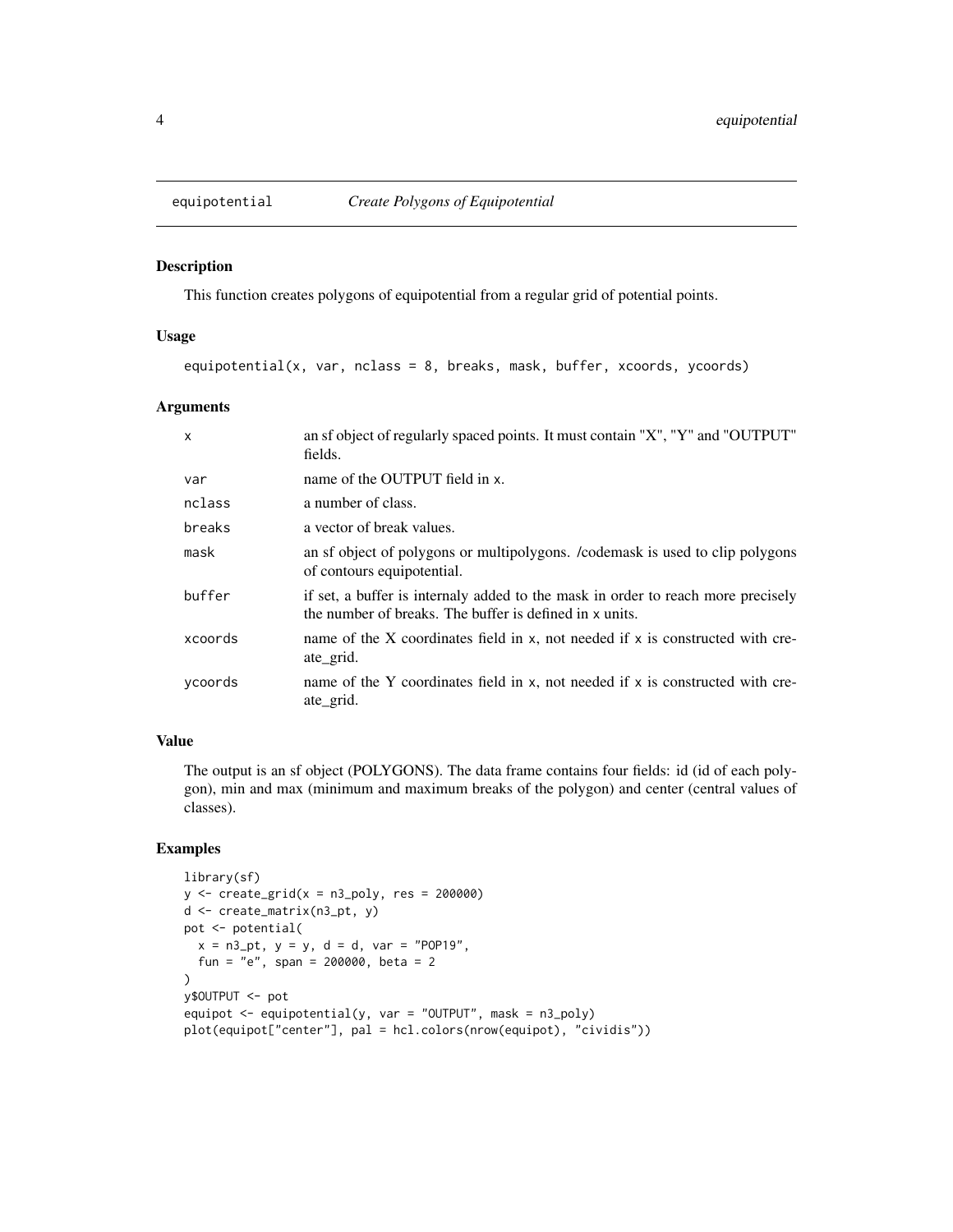<span id="page-4-0"></span>

This function computes the potential model with a cutoff distance and parallel computation.

## Usage

mcpotential(x, y, var, fun, span, beta, limit =  $3 * span$ , ncl, size = 500)

# Arguments

| $\times$ | an sf object (POINT), the set of known observations to estimate the potentials<br>from.                                                                                                                                                                                                                                                                  |
|----------|----------------------------------------------------------------------------------------------------------------------------------------------------------------------------------------------------------------------------------------------------------------------------------------------------------------------------------------------------------|
| y        | an sf object (POINT), the set of unknown units for which the function computes<br>the estimates.                                                                                                                                                                                                                                                         |
| var      | names of the variables in x from which potentials are computed. Quantitative<br>variables with no negative values.                                                                                                                                                                                                                                       |
| fun      | spatial interaction function. Options are "p" (pareto, power law) or "e" (expo-<br>nential). For pareto the interaction is defined as: $(1 + alpha * mDistance)$ ^<br>(-beta). For "exponential" the interaction is defined as: exp(-alpha * mDistance<br>^ beta). The alpha parameter is computed from parameters given by the user<br>(beta and span). |
| span     | distance where the density of probability of the spatial interaction function equals<br>0.5.                                                                                                                                                                                                                                                             |
| beta     | impedance factor for the spatial interaction function.                                                                                                                                                                                                                                                                                                   |
| limit    | maximum distance used to retrieve x points, in map units.                                                                                                                                                                                                                                                                                                |
| ncl      | number of clusters. ncl is set to parallel:: detectCores() -1 by default.                                                                                                                                                                                                                                                                                |
| size     | mcpotential splits y in smaller chunks and dispatches the computation in ncl<br>cores, size indicates the size of each chunks.                                                                                                                                                                                                                           |

# Value

If only one variable is computed a vector is returned, if more than one variable is computed a matrix is returned.

```
library(sf)
g \leftarrow \text{create\_grid}(x = n3\_poly, \text{res} = 20000)pot <- mcpotential(
  x = n3_{pt}, y = g, var = "POP19",fun = "e", span = 75000, beta = 2,
```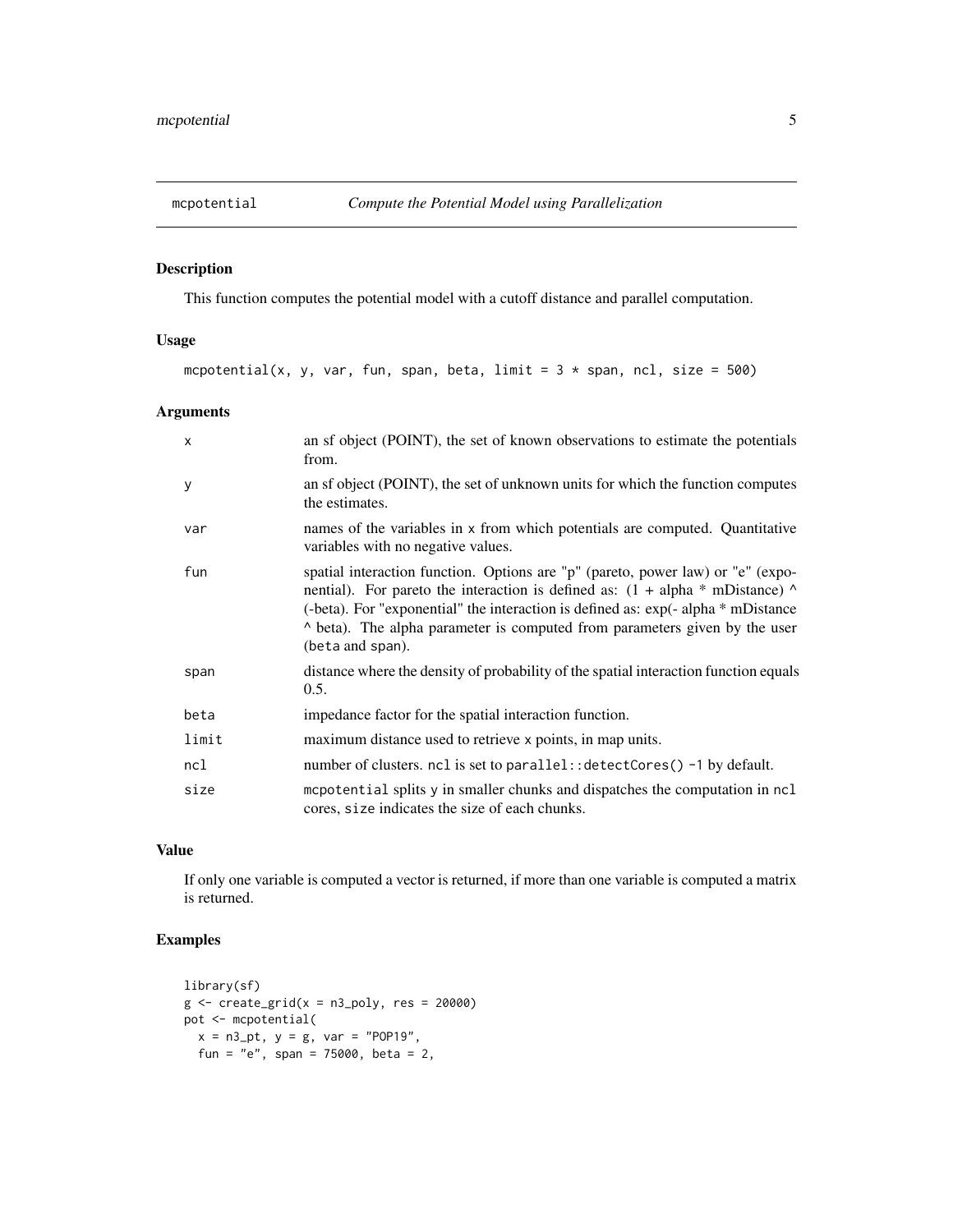<span id="page-5-0"></span> $\overline{a}$  n3\_pt n3\_pt n3\_pt n3\_pt n3\_pt n3\_pt n3\_pt n3\_pt n3\_pt n3\_pt n3\_pt n3\_pt n3\_pt n3\_pt n3\_pt n3\_pt n3\_pt n3\_pt n3\_pt n3\_pt n3\_pt n3\_pt n3\_pt n3\_pt n3\_pt n3\_pt n3\_pt n3\_pt n3\_pt n3\_pt n3\_pt n3\_pt n3\_pt n3\_pt n3\_pt n3

```
limit = 300000,
 ncl = 2)
g$OUTPUT <- pot
equipot <- equipotential(g, var = "OUTPUT", mask = n3_poly)
plot(equipot["center"], pal = hcl.colors(nrow(equipot), "cividis"))
```
n3\_poly *Points and Polygons Layers of European Statistical Units (NUTS3)*

#### Description

n3\_pt (POINTS) and n3\_poly (MULTIPOLYGONS) are sf objects of 1506 NUTS3 statistical units of continental Europe.

Population dataset (2019 an 2018 total population) downloaded on the Eurostat website (05/10/2020) from the "demo\_r\_pjanaggr3" dataset (last update: 16/06/2020).

Geometries are downloaded from the GISCO website (NUTS3 - 2016 - 1:60 Million)

When data from this packgage is used in any printed or electronic publication, in addition to any other provisions applicable to the whole Eurostat website, data source will have to be acknowledged in the legend of the map and in the introductory page of the publication with the following copyright notice: "© EuroGeographics for the administrative boundaries and © Eurostat for data".

#### Usage

data(nuts3)

## Format

An object of class sf (inherits from data.frame) with 1506 rows and 4 columns.

n3\_pt *Points and Polygons Layers of European Statistical Units (NUTS3)*

## **Description**

n3\_pt (POINTS) and n3\_poly (MULTIPOLYGONS) are sf objects of 1506 NUTS3 statistical units of continental Europe.

Population dataset (2019 an 2018 total population) downloaded on the Eurostat website (05/10/2020) from the "demo\_r\_pjanaggr3" dataset (last update: 16/06/2020).

Geometries are downloaded from the GISCO website (NUTS3 - 2016 - 1:60 Million)

When data from this package is used in any printed or electronic publication, in addition to any other provisions applicable to the whole Eurostat website, data source will have to be acknowledged in the legend of the map and in the introductory page of the publication with the following copyright notice: "© EuroGeographics for the administrative boundaries and © Eurostat for data".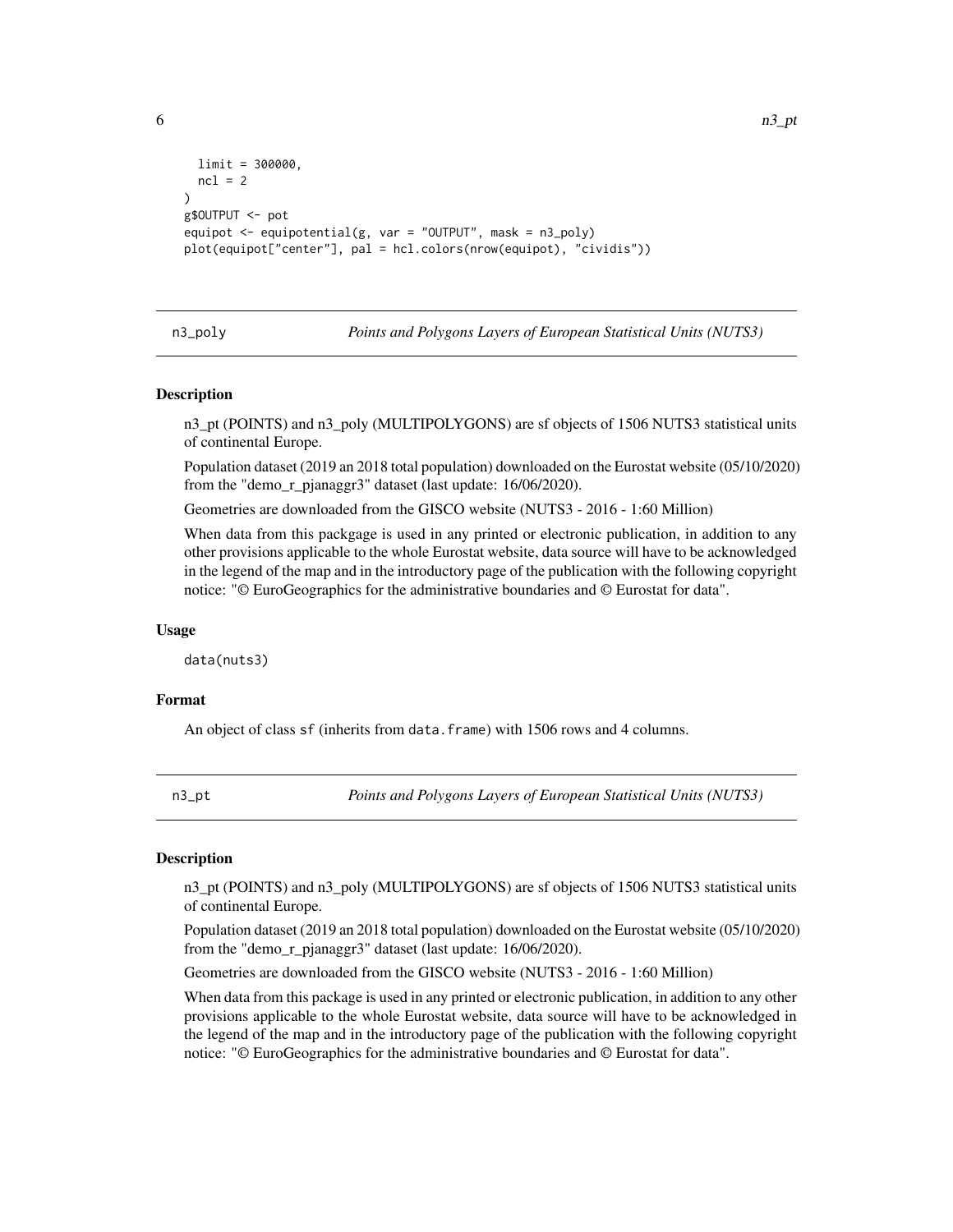#### <span id="page-6-0"></span>plot\_inter 7

# Usage

data(nuts3)

#### Format

An object of class sf (inherits from data.frame) with 1506 rows and 4 columns.

plot\_inter *Display a Spatial Interaction Function*

# Description

Display a spatial interaction function.

# Usage

plot\_inter(fun = "e", span, beta, limit = span \* 5)

## Arguments

| fun   | spatial interaction function. Options are "p" (pareto, power law) or "e" (expo-<br>nential). For pareto the interaction is defined as: $(1 + alpha * mDistance)$ ^<br>(-beta). For "exponential" the interaction is defined as: exp(-alpha * mDistance<br>beta). The alpha parameter is computed from parameters given by the user<br>(beta and span). |
|-------|--------------------------------------------------------------------------------------------------------------------------------------------------------------------------------------------------------------------------------------------------------------------------------------------------------------------------------------------------------|
| span  | distance where the density of probability of the spatial interaction function equals<br>0.5.                                                                                                                                                                                                                                                           |
| beta  | impedance factor for the spatial interaction function.                                                                                                                                                                                                                                                                                                 |
| limit | maximum distance used to retrieved x points, in map units.                                                                                                                                                                                                                                                                                             |

## Value

a plot

# Examples

plot\_inter(fun = "e", span = 2000, beta = 2, limit = 4000) plot\_inter(fun = "p", span = 2000, beta = 2, limit = 20000)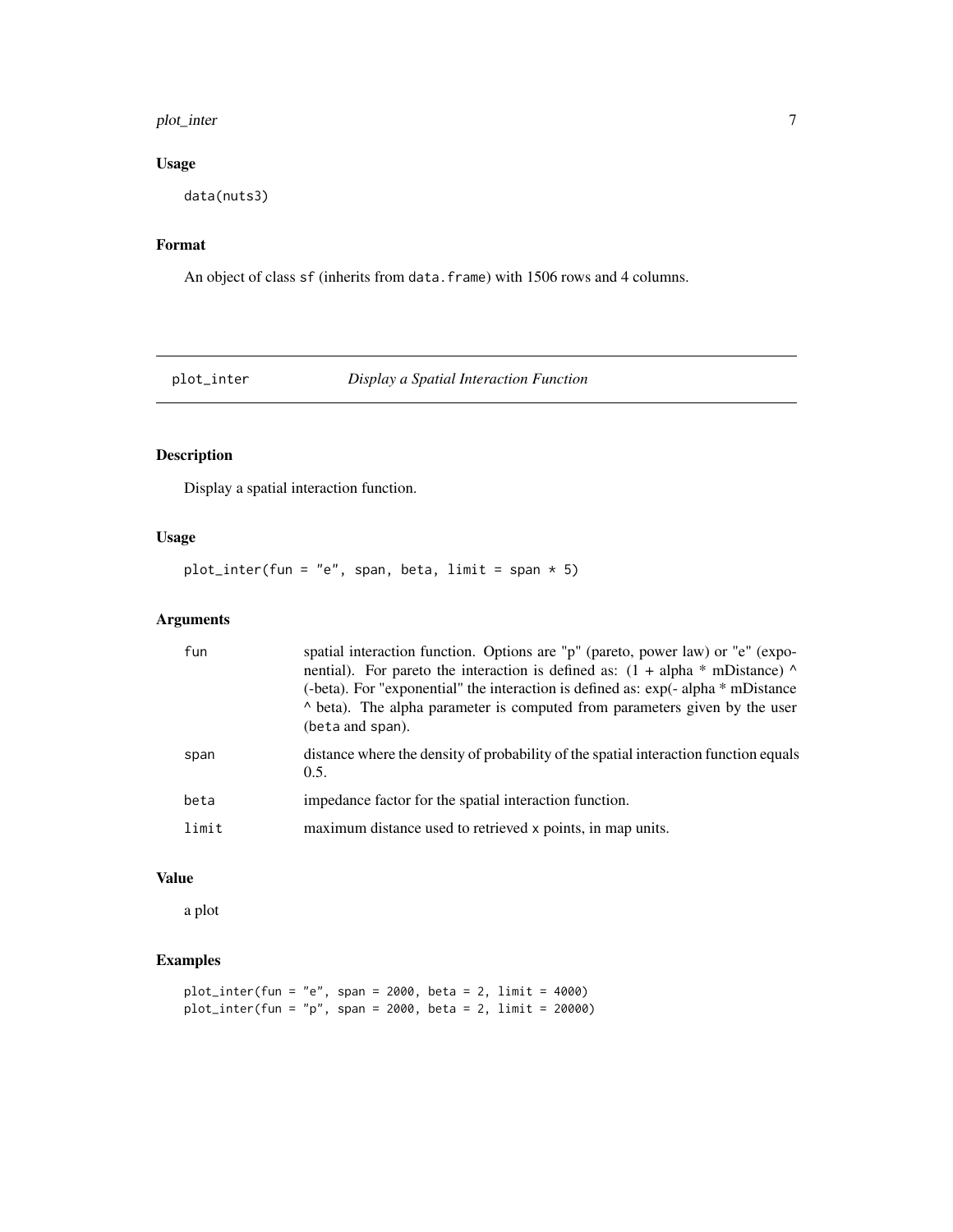<span id="page-7-0"></span>

This function computes the potential mo^del as defined by J.Q. Stewart (1941).

# Usage

potential(x, y, d, var, fun, span, beta)

# Arguments

| $\times$ | an sf object (POINT), the set of known observations to estimate the potentials<br>from.                                                                                                                                                                                                                                                                |
|----------|--------------------------------------------------------------------------------------------------------------------------------------------------------------------------------------------------------------------------------------------------------------------------------------------------------------------------------------------------------|
| У        | an sf object (POINT), the set of unknown units for which the function computes<br>the estimates.                                                                                                                                                                                                                                                       |
| d        | a distance matrix between known observations and unknown units for which the<br>function computes the estimates. Row names match the row names of x and<br>column names match the row names of y. d can contain any distance metric<br>(time distance or euclidean distance for example).                                                              |
| var      | names of the variables in x from which potentials are computed. Quantitative<br>variables with no negative values.                                                                                                                                                                                                                                     |
| fun      | spatial interaction function. Options are "p" (pareto, power law) or "e" (expo-<br>nential). For pareto the interaction is defined as: $(1 + alpha * mDistance)$ ^<br>(-beta). For "exponential" the interaction is defined as: exp(-alpha * mDistance<br>beta). The alpha parameter is computed from parameters given by the user<br>(beta and span). |
| span     | distance where the density of probability of the spatial interaction function equals<br>0.5.                                                                                                                                                                                                                                                           |
| beta     | impedance factor for the spatial interaction function.                                                                                                                                                                                                                                                                                                 |

# Value

If only one variable is computed a vector is returned, if more than one variable is computed a matrix is returned.

# References

STEWART, JOHN Q. 1941. "An Inverse Distance Variation for Certain Social Influences." *Science* 93 (2404): 89–90. <https://doi.org/10.1126/science.93.2404.89>.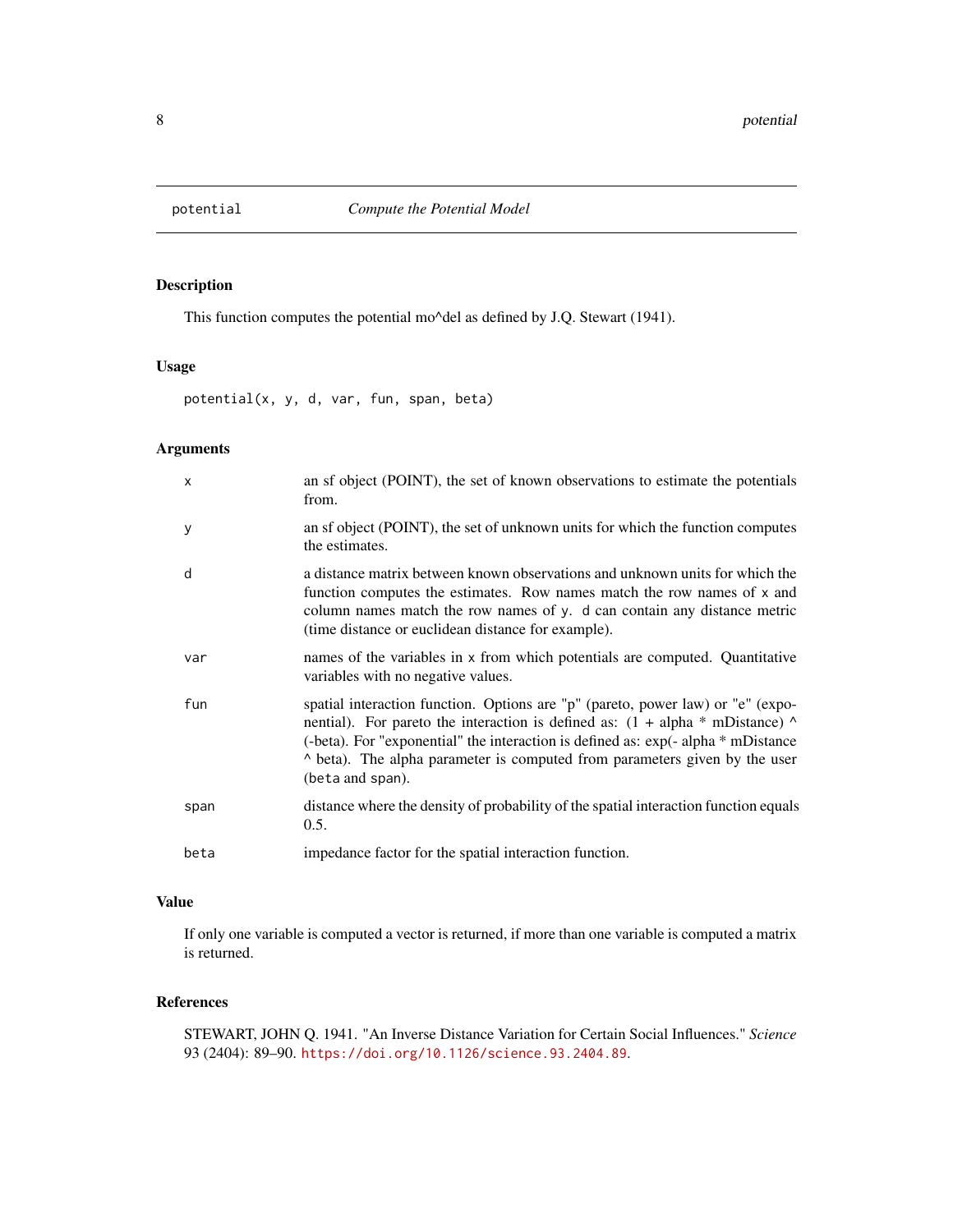#### potential and the contract of the contract of the contract of the contract of the contract of the contract of the contract of the contract of the contract of the contract of the contract of the contract of the contract of

```
library(sf)
y \leftarrow \text{create\_grid}(x = n3\_poly, \text{res} = 200000)d <- create_matrix(n3_pt, y)
pot <- potential(
  x = n3_{p}t, y = y, d = d, var = "POP19",fun = "e", span = 200000, beta = 2
\mathcal{L}y$OUTPUT <- pot
equipot <- equipotential(y, var = "OUTPUT", mask = n3_poly)
plot(equipot["center"], pal = hcl.colors(nrow(equipot), "cividis"))
```